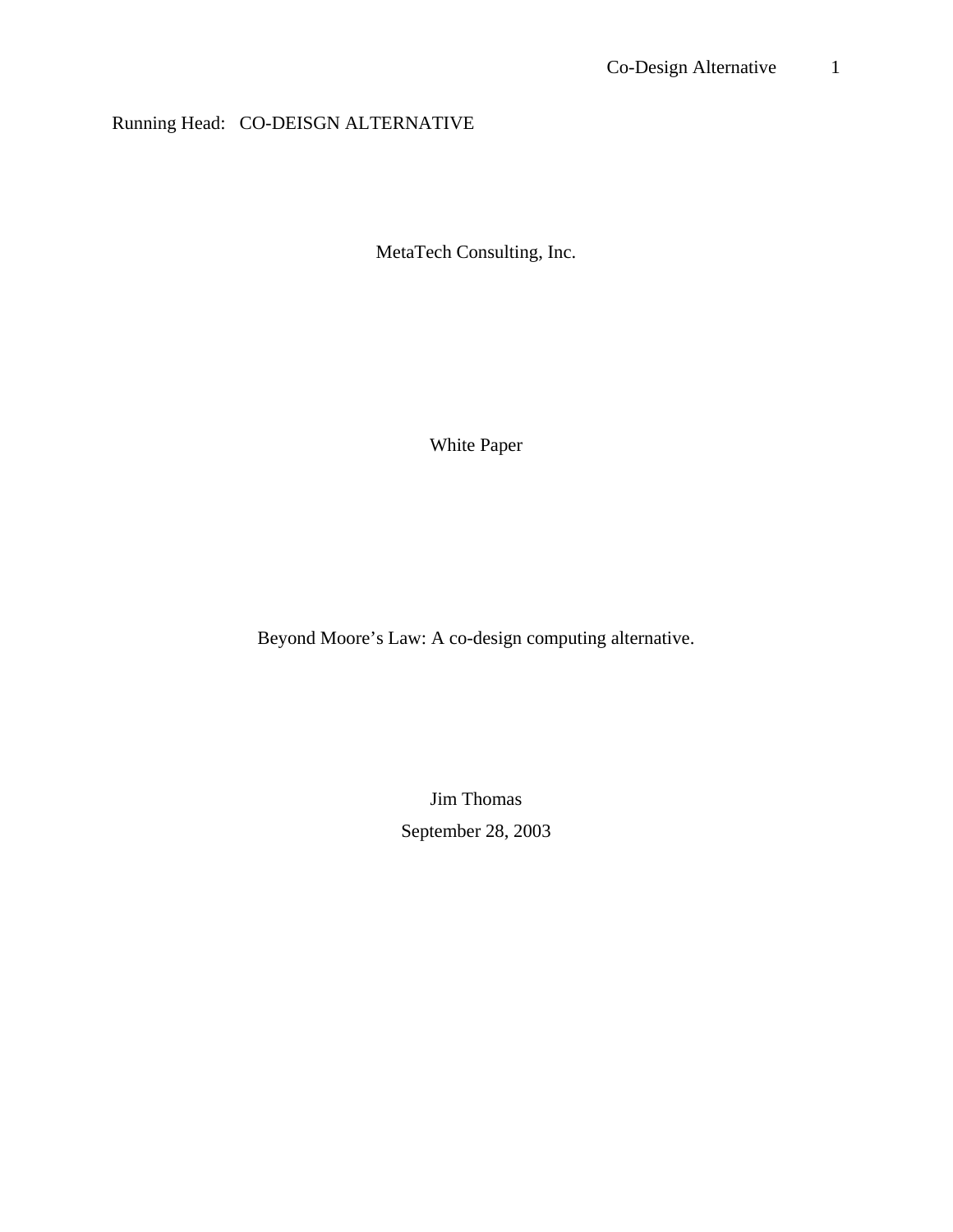Beyond Moore's Law: The Nano-Scale Computing Alternative

Moore's Law was formulated by Gordon Moore of INTEL in the mid-1960s as a result of his observation on the consistency of microprocessor production trends at that time (Stallings, 1996). The *Law* supports the trend of doubling transistor density approximately every 18 months. Over the course of nearly four decades, Moore's Law has continued to hold true (Figure 1). The *Law* is, however, not truly a law. It is only a characterization of a trend that has held true for some period of time. Though we have come accustomed to accepting it as a truth, there are undeniable reasons why Moore's Law cannot continue to endure beyond the next decade or so with continued reliance on the technologies it has as its foundation – complementary metaloxide semiconductor (CMOS). It is the purpose of this essay to illuminate how CMOS is contributing to the collapse of Moore's Law and to present an argument supporting focused research on a recommended solution that may allow for the *Law* to hold true for decades to come.

## The Demise of Moore's Law

It is logical to deduce that Moore's Law is bounded by the laws of physics. The Law is concerned with density – specifically, the number of transistor per unit of area. Through reduction in the size of the transistors and lessening the space between them, it has been possible to continue this theme of miniaturization with astonishing success. It is projected that continued this trend will yield  $3x10^9$  transistors per cm<sup>2</sup> by the year 2016 (Butts, DeHon, & Goldstein, 2002) though this is anticipated to be very near the theoretical limit of CMOS fabrication process that utilizes optical lithography (Lerner, 1999). This is due in part to the frequency of the beams being used to etch the chips as well as amount of research investment required to build the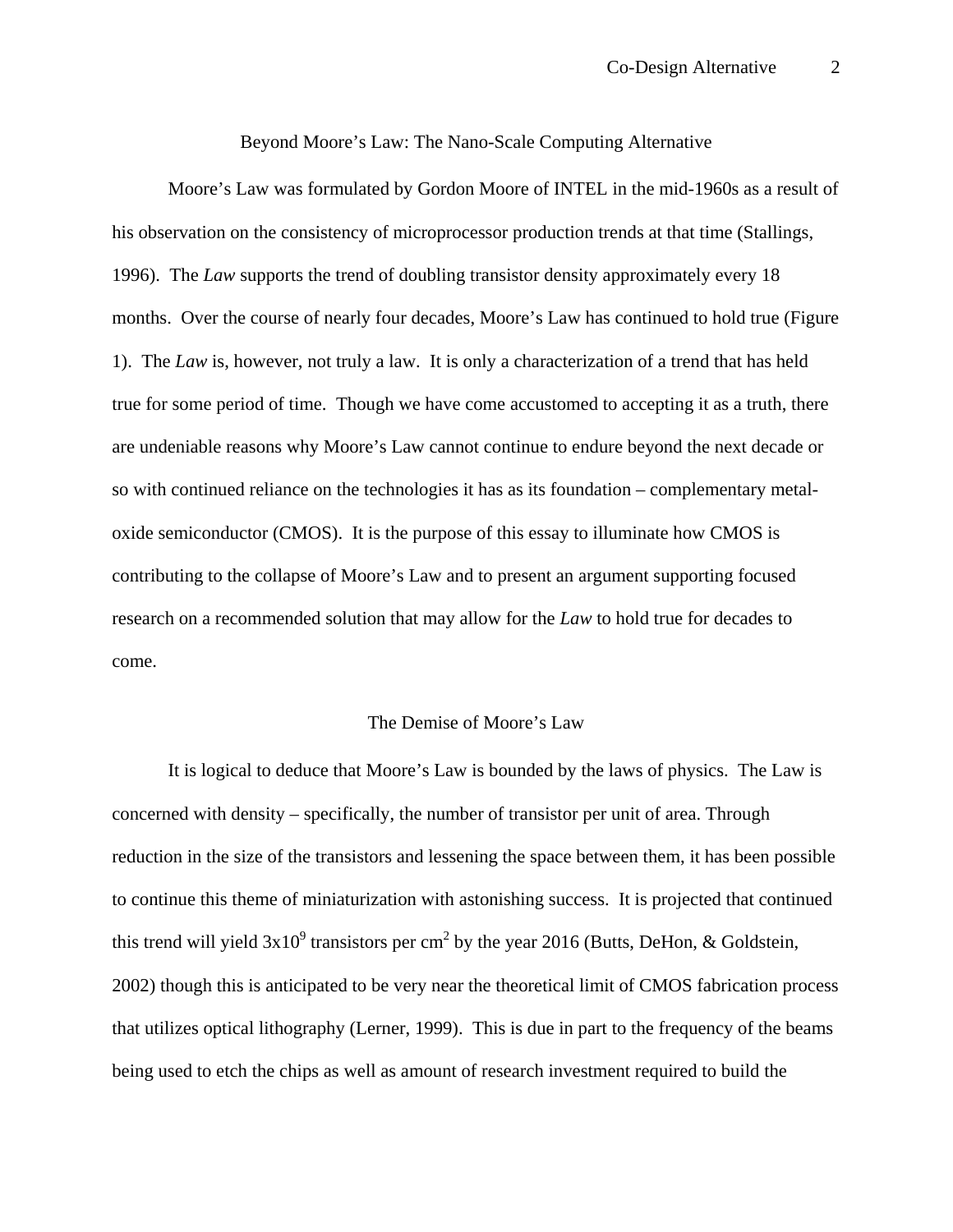exposure equipment, resist materials, mask technology, and metrology improvements (Wauters, 1998).

## CMOS/Nano Co-Design

In confronting Moore's Law as it nears its anticipated terminal limits, our CMOS dominated semiconductor fabrication industry must synthesize a strategy for continued viability into the next era of computing. Research has been ongoing for decades in search of the technologies with the greatest promise and some success has resulted. Quantum computing (Bernstein, 2003; Bullock & Markov, 2003; Shor, 1998) has tremendous potential, though it will likely remain in the theoretical realm for decades to come with only limited demonstrations performed under tightly controlled environments. While the promise of Quantum Computing is truly impressive, the excessive time horizon until implementation exempts it from consideration as a direct follow-on to CMOS-based computing. Biologically-based computing (e.g. DNA or cellular computing) is somewhat less ambition and may result in assemblages of systems within the next few decades (Abelson et al., 2000). Again, this is too futuristic to be considered for relief from the faltering Moore's Law.

A line of research with significant promise and a shorter time horizon until implementation is characterized by the name *NanoFabrics*. The following paragraphs provide a brief overview of this technology, its fundamental principles, proposed fabrication techniques, and targeted applications.

## *Technology Overview*

Goldstein and Budiu (2001) proposed the notion of the NanoFabric as an architectural construct "designed to overcome the constraints associated with directed assembly of nanometer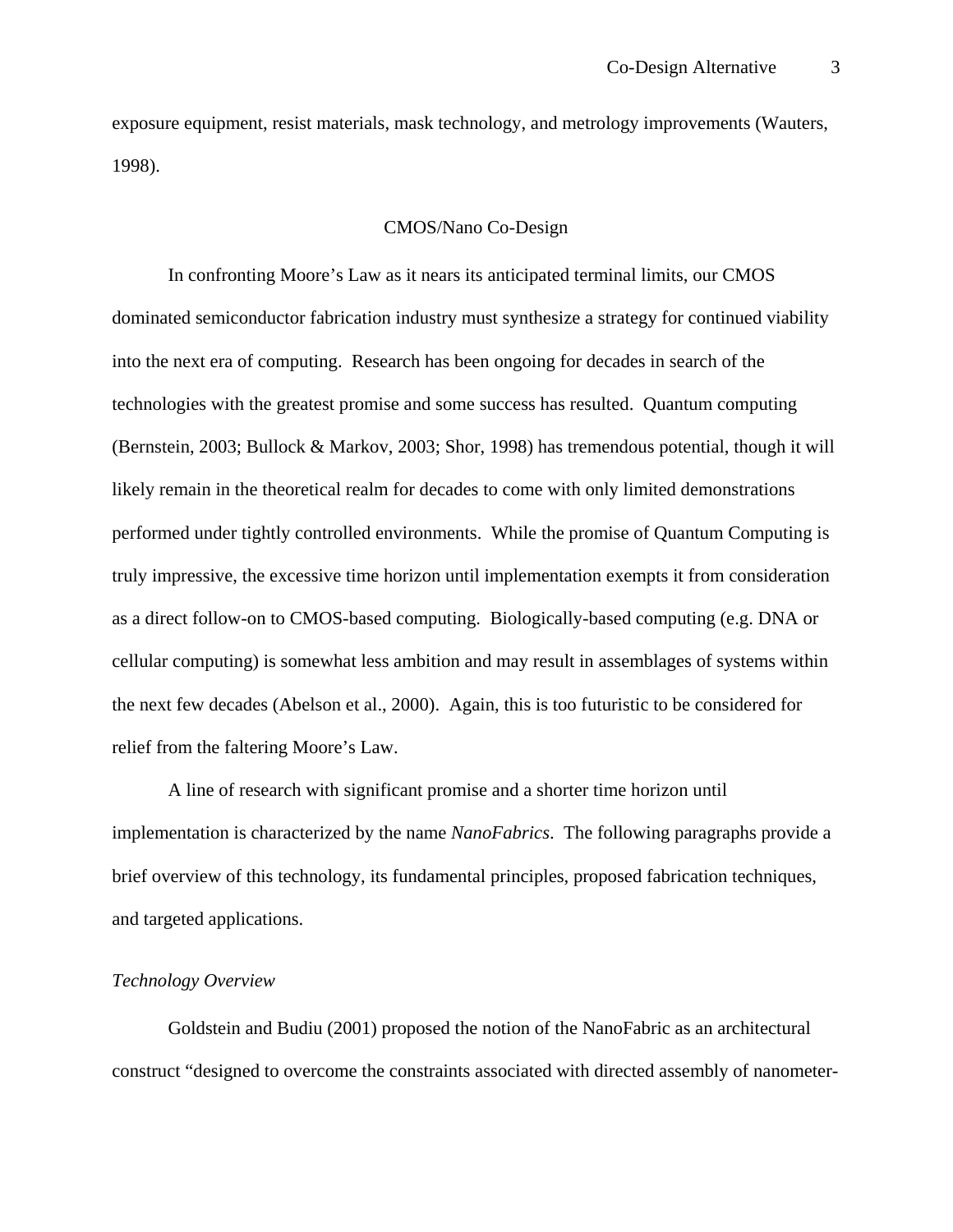scale components and exploit the advantages of molecular electronics" (p. 180). The fabric (Figure 2) is formed from *nanoBlocks* that are logic blocks used to perform Boolean functions and can also be used as switches to route signals.

The fabrication process envisioned for the construction of NanoFabric is anticipated to be far more cost effective than the lithographic processes of today. Such efficiencies must be realized to allow the solution to be economically feasible. Much of the costs of today's processes are the result of meticulous design prior to fabrication and extensive testing (e.g. defect detection) after fabrication. It is anticipated that such rigor will not be possible for components at the nano-scale. The alternative is to allow for significant numbers of defects within the design and fabrication phases and to execute routines on the constructed device that will identify defects and effectively isolate them during a subsequent configuration phase (Butts, DeHon & Goldstein, 2002). Such an approach is in marked contrasts to the CMOS chips of today that are generally hard-wired during fabrication. Such an approach reflects a defect-tolerant perspective rather than the defect-avoidance perspective of today.

### *Fabrication Techniques*

The NanoFabric architecture avoids the costs and complexity of design that has been anticipated in nano-scale devices. It expects to accomplish this by applying chemically assembled electronic nanotechnology (CEAN) as a bottom-up fabrication strategy. Goldstein and Budiu (2001) assert that, like NanoFabric, many other nano-scale devices "must be created and connected through self-assembly and self-alignment instead of lithography" (p. 179).

Zeigler and Stan (2002) point out that while employing a bottom-up approach allows for manipulation at the atomic and molecular scale, it is limited in that it cannot create the complex structures produced through modern lithography. Such a limitation is not in itself prohibitive.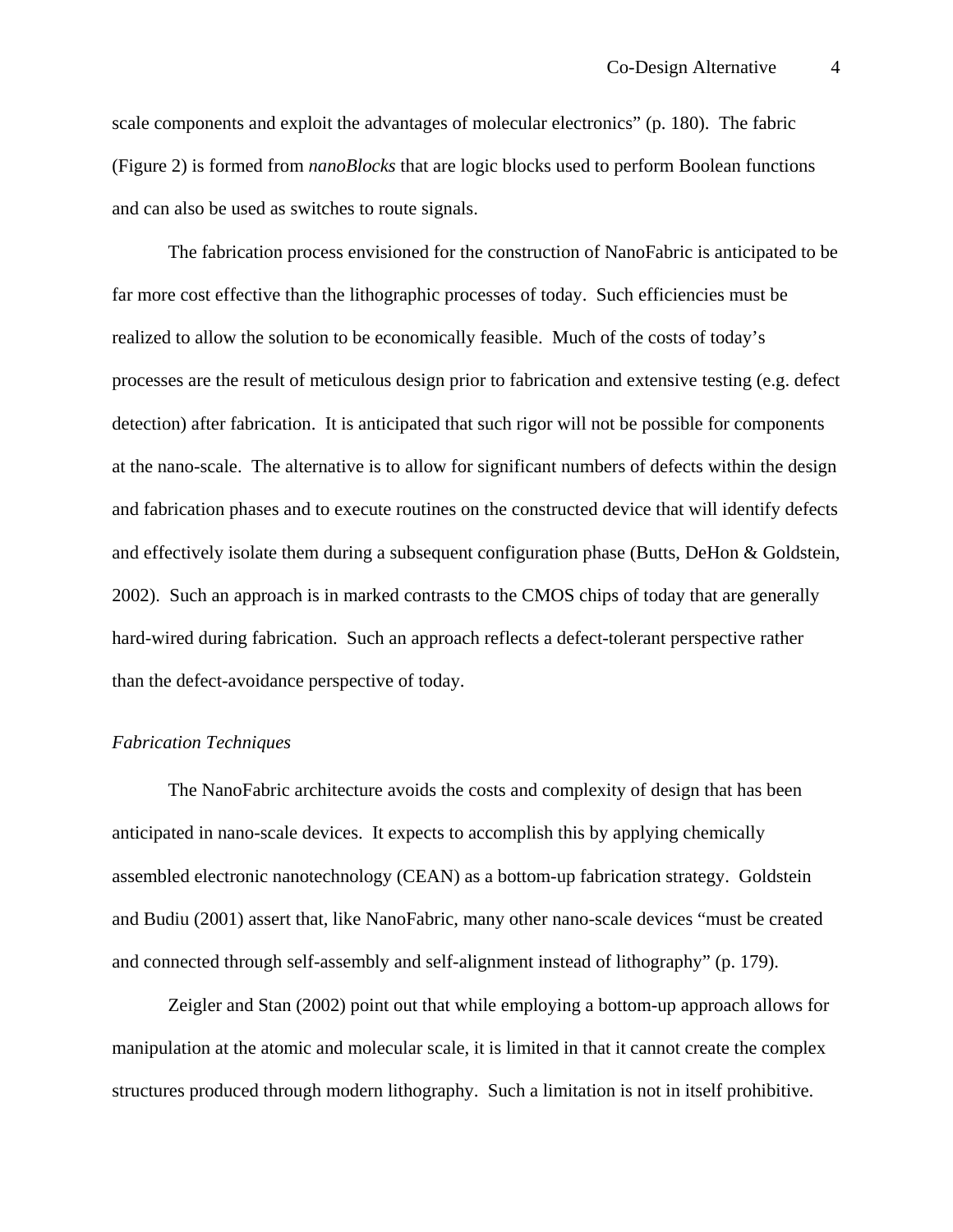Research by multiple teams (Becket, 2003; Butts, DeHon & Goldstein, 2002; Goldstein & Budiu, 2001; Zeigler and Stan, 2002) have proposed the architectures that marry nano-scale technologies such as NanoFabric together with conventional CMOS structures (Figure 3). Such a strategy may leverage well understood lithographic fabrication processes to provide power, clock lines, I/O interfaces, and support logic for the NanoFabric and employ the nanotechnology to provide logic and routing switches. Such a strategy expands the utility of the technology and minimizes the challenges of bringing it to market. Justifications for this assertion are provided in the following paragraph.

## *Targeted Applications*

The efficiency of software developers is in large part due to the multiple levels of abstraction that are used to conceal the detailed implementation of the hardware. As those levels of abstraction are removed, it is arguable that the rigor needed to manipulate the hardware increases as does the cost as a measure of development and testing time. If it is possible maintain the abstracted view visible to a developer while altering the underlying hardware, there should be no impact to the efficiency realized. This line of reasoning is evident in the assertion made by Gergel, Craft, & Lach (2003) that "traditional abstraction-based design methodology will help make the transition to nano-based design as transparent to circuit designers and tools as possible" (p. 63). One may reasonably surmise that success will be more probable for the enterprise that focuses on creating levels of abstraction for the nanotechnologies than those who endeavor to create novel interface strategy as new technologies emerge.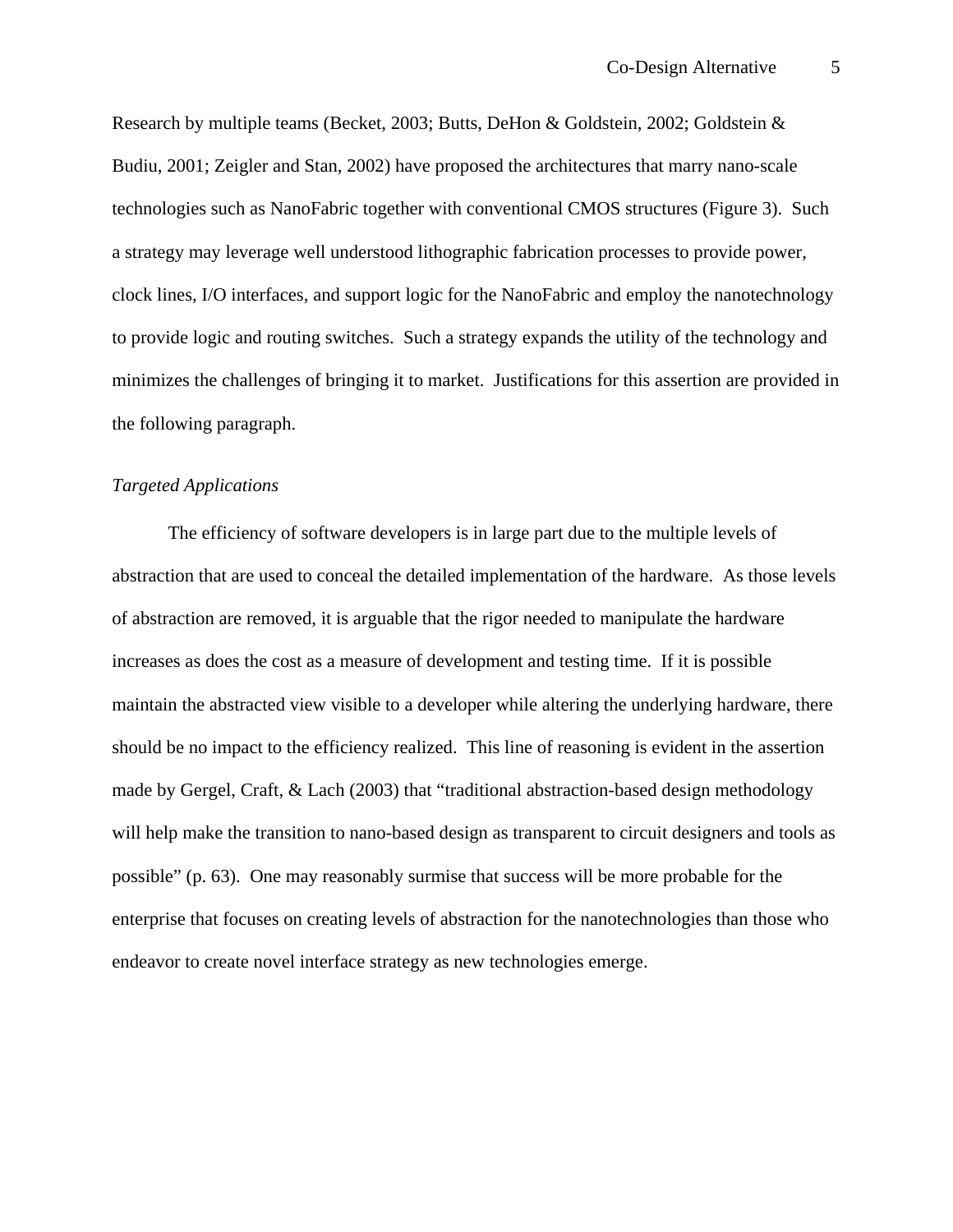# Conclusions

Butts et al. assert that by the year 2010 each designer will be able to design as many as 3300 gates per day. Producing designs of a billion gates will require 1200 design-work-years to complete. Beckett (2003) emphasizes the reduction in cost and greater yields resulting form nano-scale fabrication that provide for reconfigurability. This is based on the tolerance of such constructs to fabrication defects that can be configured around after fabrication. The available research suggests that pursuing a CMOS/NanoFabric co-design strategy may result in a greater probability of successfully transitioning to the post-CMOS-centric computing era.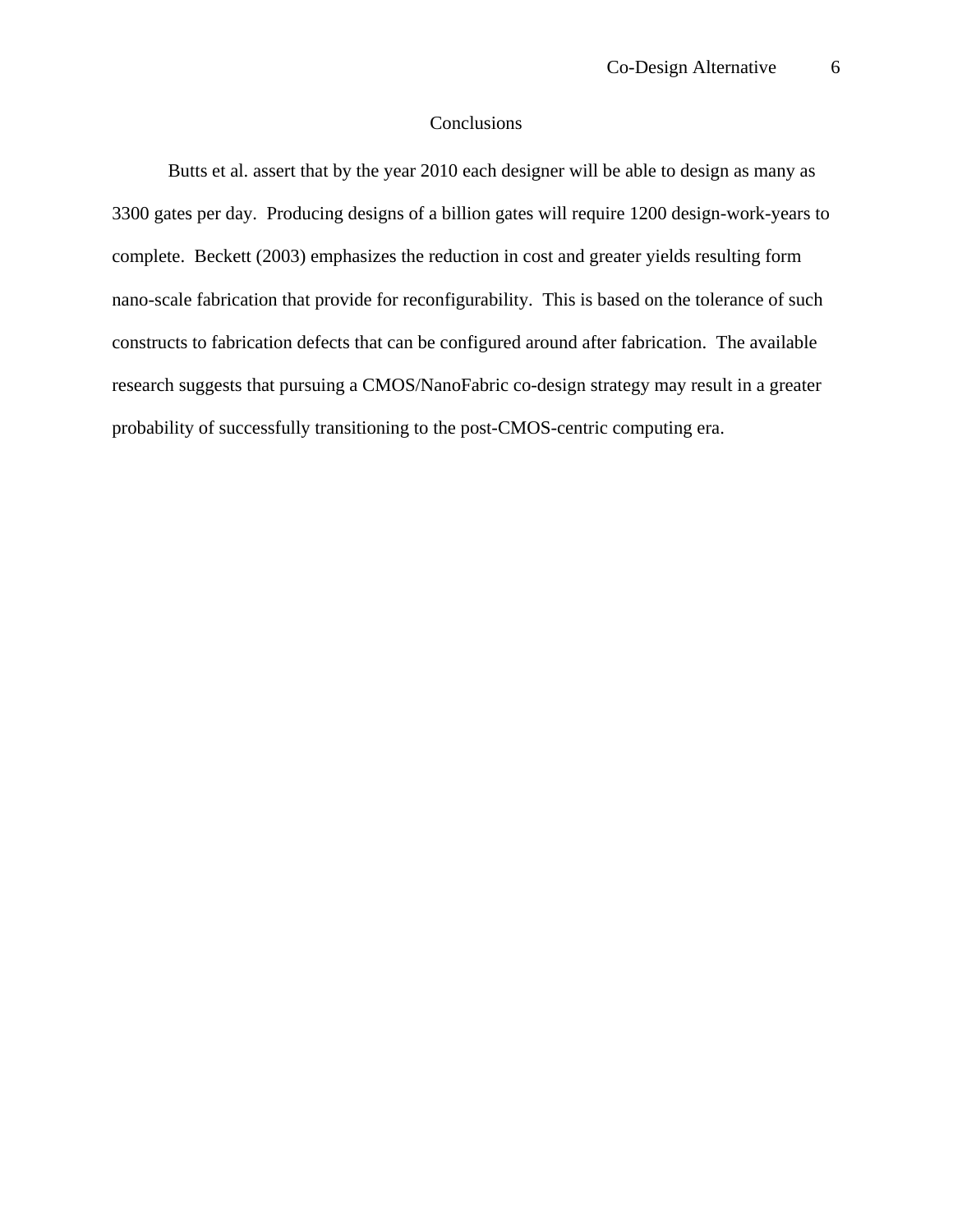## References

- Abelson, H., Weiss, R., Allen, D., Coore, D., Hanson, C., Homsy, G., Knight, T. F., Jr, Nagpal, R., Rauch, E., & Sussman, G. J. (May, 2000). Amorphous computing. *Communications of the ACM,* 43 (5), 74 – 82. New York: ACM Press.
- Beckett, P. (2003). Exploiting multiple functionality for nano-scale reconfigurable systems. *Proceedings of the 13th ACM Great Lakes Symposium on VLSI,* 50 – 55. New York: ACM Press.
- Bernstein, G. H. (2003). Quantum-dot cellular automata: Computing by field polarization. *Proceedings of the 40th conference on design automation,* 268 – 273. New York: ACP Press.
- Bullock, S. S. & Markov, I. L. (2003). An arbitrary two-qubit computation in 23 elementary gates or less. *Proceedings of the 40<sup>th</sup> conference on design automation*, 324 – 329. New York: ACM Press.
- Butts, M., DeHon, A., & Goldstein, S. C. (2002). Molecular electronics: Devices, systems and tools for gigagate, gigabit chips. *Proceedings of the 2002 IEEE/ACM international conference on computer-aided design*, 433 - 440*.* New York.: ACM Press.
- Gergel, N., Craft, S., & Lach, J. (2003). Modeling QCA for area minization in logic synthesis.
- Goldstein, S. C. & Budiu, M. (2001). NanoFabrics: Spacial computing using molecular electronics. *Proceedings of the 28th annual international symposium on computer architecture,* 178 – 191. New York: ACM Press.
- Lazowska, E. (1996). *A half century of exponential progress in information technology: Who, what, when, where, why, and how.* Retrieved on 20 September, 2003 from http://www.cs.washington.edu/homes/lazowska/faculty.lecture/.
- Lerner, E. J. (June, 1999). Next-generation lithography. *The Industrial Physicist,* 18 21. American Institute of Physics. College Park, MD.
- Shor, P. W. (1998). Quantum Computing. *Proceedings of the international congress of mathematicians,* 467 – 486. Retrieved on 23 September, 2003 from http://citeseer.nj.nec.com/shor98quantum.html
- Stallings, W. (1996). *Computer organization and architecture: Designing for performance (4th ed.).* Prentice-Hall, Inc., Upper Saddle River, NJ, 07458.

Wauters, J. (1998). Extending optical lithography to 0.1 um? *Semiconductor Fabtech (8th ed.),*  175 – 180. Henley Publishing, London.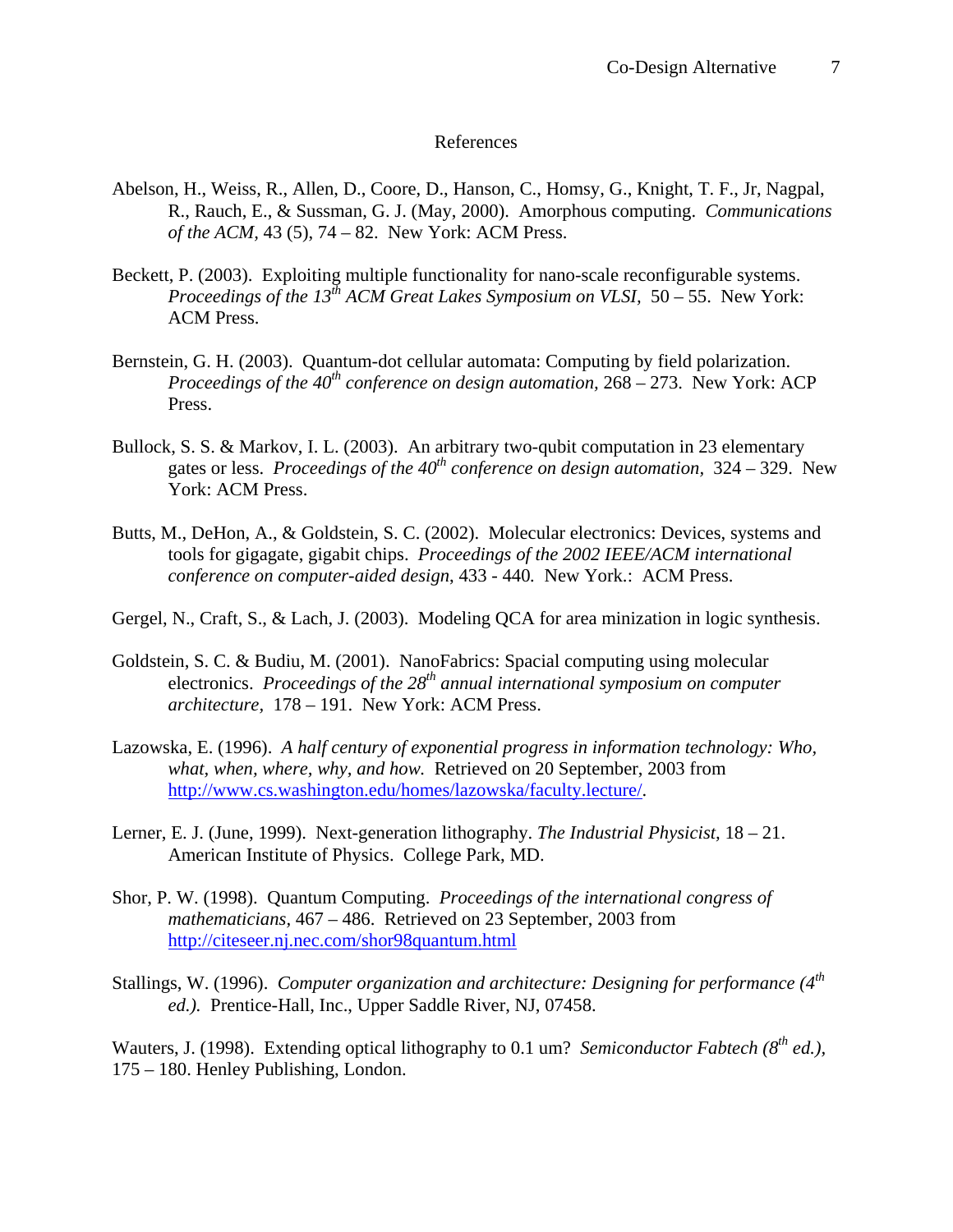Ziegler, M. M. & Stan, M. R. (2002). A case for CMOS.nano co-design. *Proceedings of the 2003 IEEE/ACM international conference on computer-aided design,* 348 – 352. New York: ACM Press.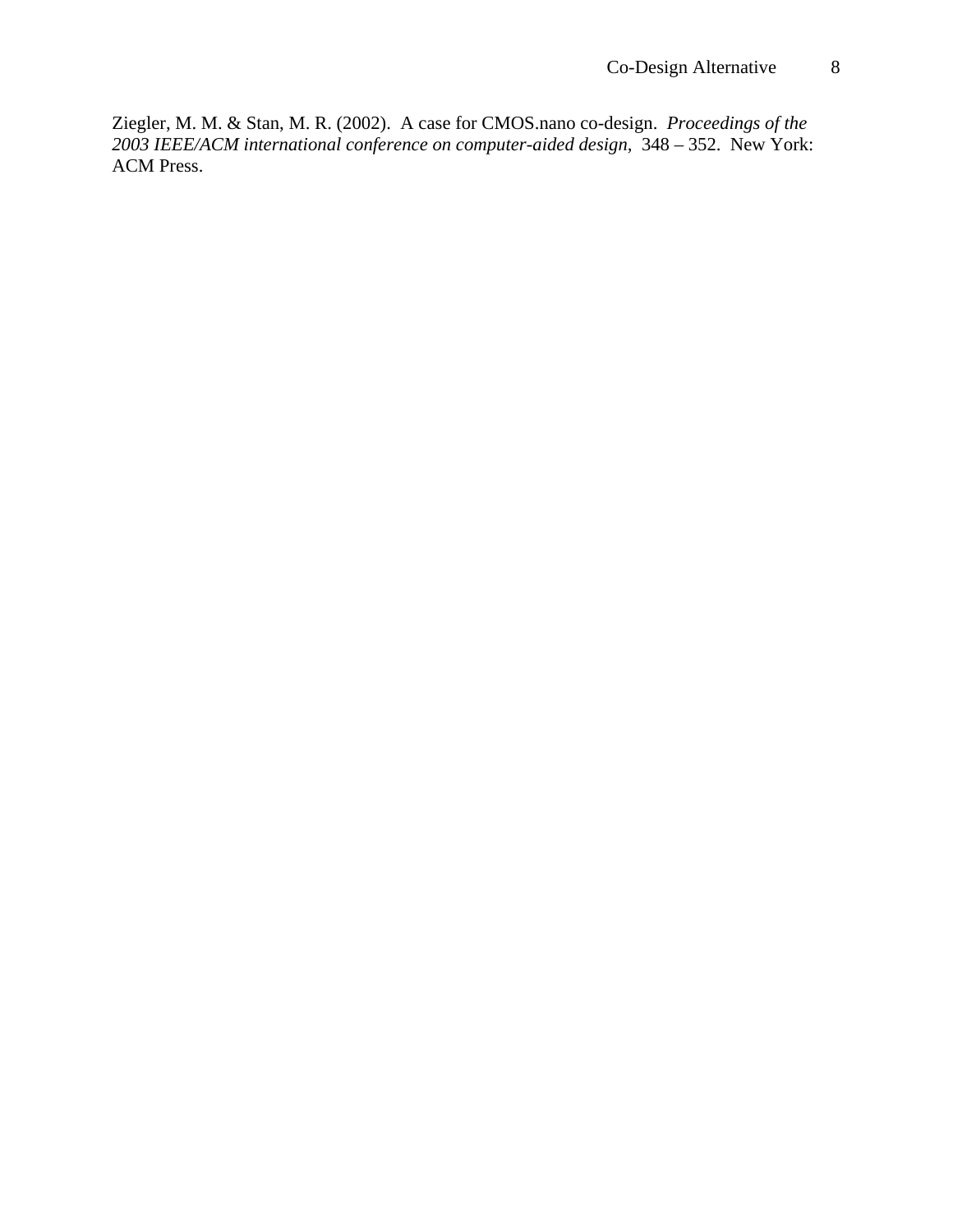

Figure 1

Figure 1. Transistor capacity growth over time. (Lazowska, 1996)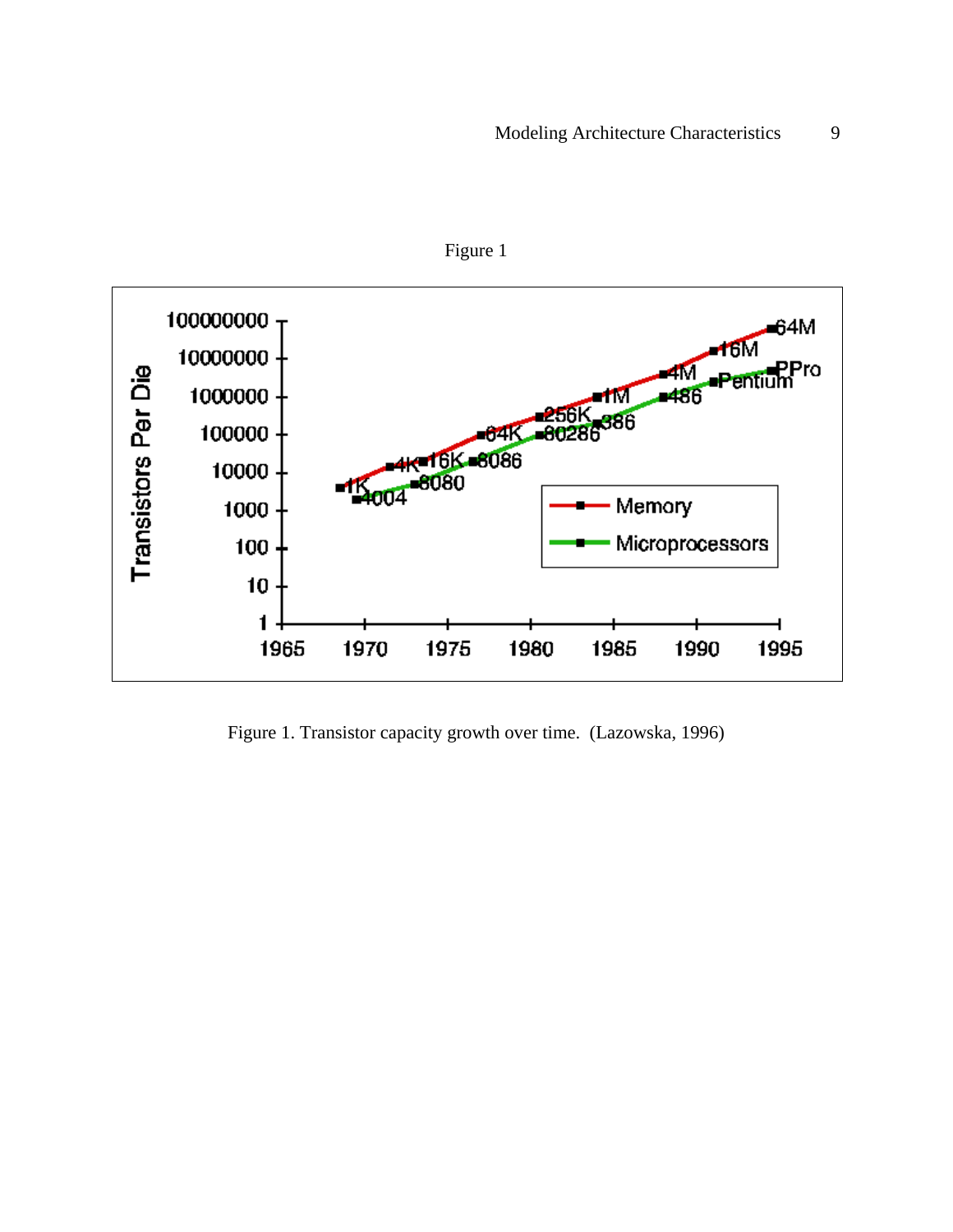

Figure 2

Figure 2. NanoFabric layout. (Butts, DeHon & Goldstein, 2002)